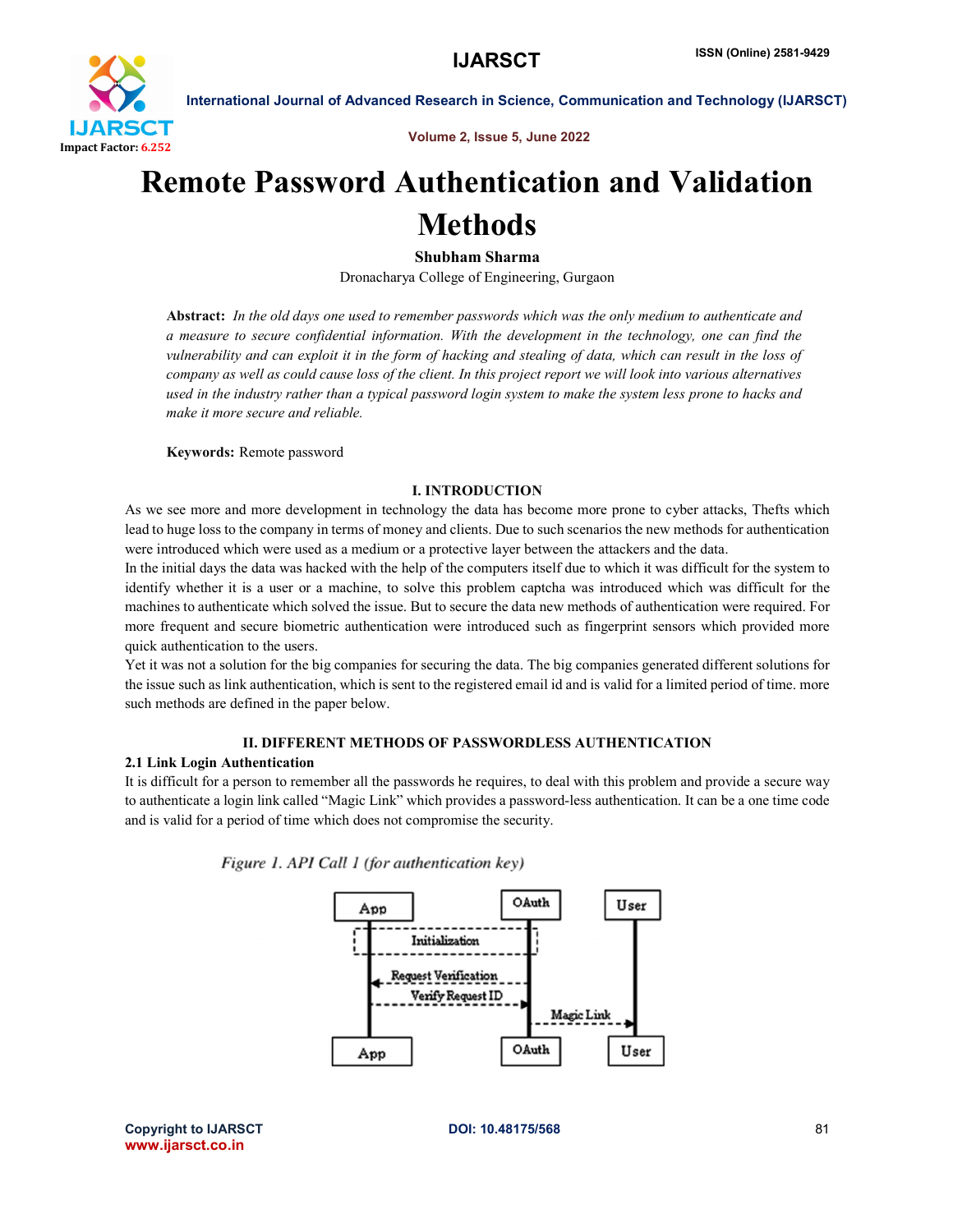

### International Journal of Advanced Research in Science, Communication and Technology (IJARSCT)

#### Volume 2, Issue 5, June 2022

Figure 2. API Call 2 (to get authenticated)



Figure 3. Working: Getting magic authentication link on Email



Figure 4. Working: Authenticated login to the user account



#### 2.2 Token Based Authorization

The most common method of token based authorization is OTP. The OTP is a security token which is generated for authentication and is valid only for a short period of time and can only be used once after it expires.

There are various stages for OTP:-

- a. Request- the user request for the generation of the security token after the user puts the credentials through a server request.
- b. Verification the server checks whether the credentials entered are correct or not.
- c. Token submission- after verification the security token is submitted to the user which is valid for a period of time.

Copyright to IJARSCT **DOI: 10.48175/568** 82 www.ijarsct.co.in